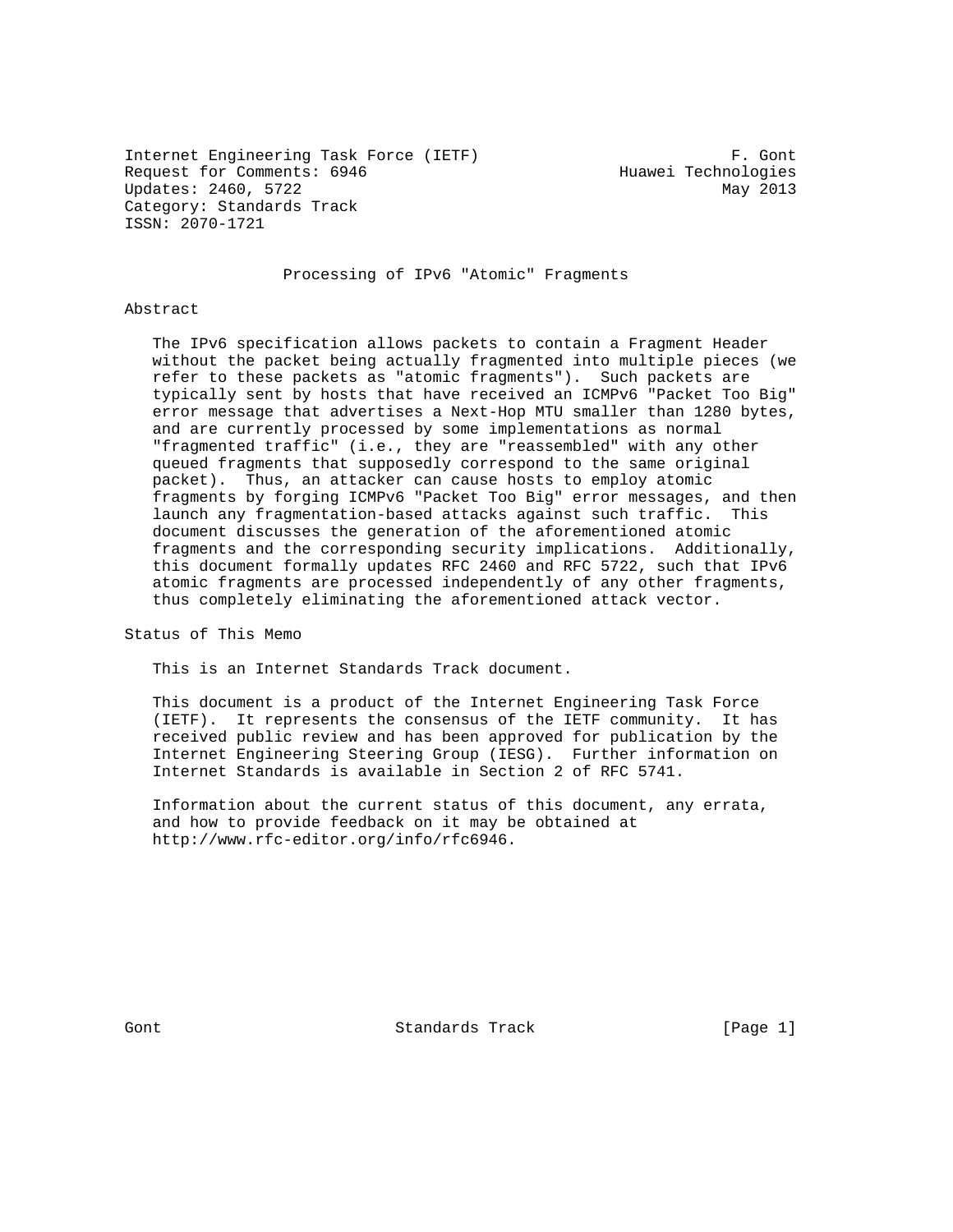### Copyright Notice

 Copyright (c) 2013 IETF Trust and the persons identified as the document authors. All rights reserved.

 This document is subject to BCP 78 and the IETF Trust's Legal Provisions Relating to IETF Documents (http://trustee.ietf.org/license-info) in effect on the date of publication of this document. Please review these documents carefully, as they describe your rights and restrictions with respect to this document. Code Components extracted from this document must include Simplified BSD License text as described in Section 4.e of the Trust Legal Provisions and are provided without warranty as

Table of Contents

described in the Simplified BSD License.

|                                                              | 3. Generation of IPv6 Atomic Fragments 4 |  |  |
|--------------------------------------------------------------|------------------------------------------|--|--|
|                                                              |                                          |  |  |
|                                                              |                                          |  |  |
|                                                              |                                          |  |  |
|                                                              |                                          |  |  |
|                                                              |                                          |  |  |
|                                                              |                                          |  |  |
| Appendix A. Survey of Processing of IPv6 Atomic Fragments by |                                          |  |  |
|                                                              |                                          |  |  |

### 1. Introduction

 [RFC2460] specifies the IPv6 fragmentation mechanism, which allows IPv6 packets to be fragmented into smaller pieces such that they fit in the Path-MTU to the intended destination(s). [RFC2460] allows fragments to overlap, thus leading to ambiguity in the result of the reassembly process, which could be leveraged by attackers to bypass firewall rules and/or evade Network Intrusion Detection Systems (NIDS) [RFC5722].

 [RFC5722] forbids overlapping fragments, specifying that when overlapping fragments are detected, all the fragments corresponding to that packet must be silently discarded.

 As specified in Section 5 of [RFC2460], when a host receives an ICMPv6 "Packet Too Big" message advertising a "Next-Hop MTU" smaller than 1280 (the minimum IPv6 MTU), it is not required to reduce the assumed Path-MTU, but must simply include a Fragment Header in all subsequent packets sent to that destination. The resulting packets

Gont Gont Standards Track (Page 2)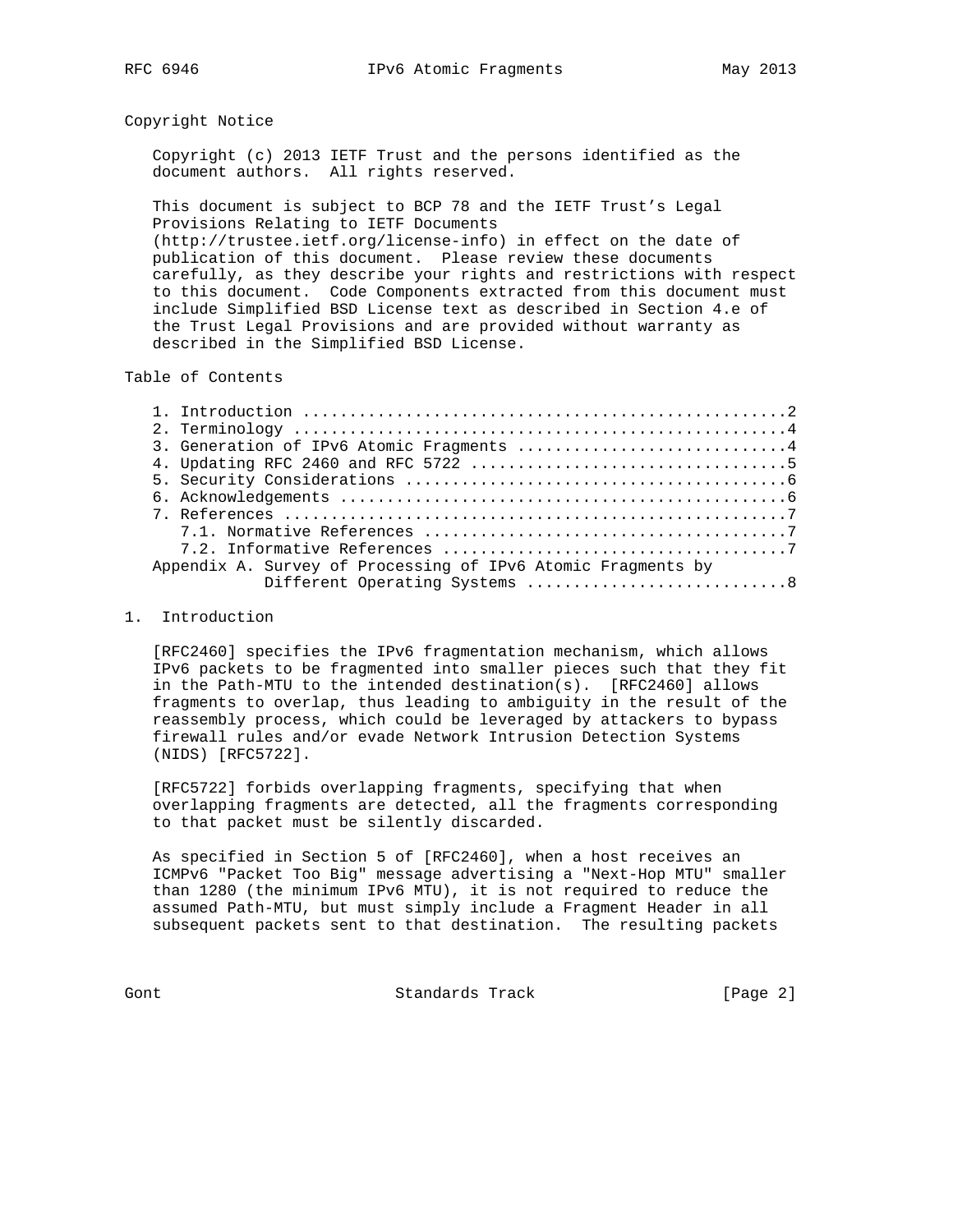will thus not actually be fragmented into several pieces but will just include a Fragment Header with both the "Fragment Offset" and the "M" flag set to 0 (we refer to these packets as "atomic fragments"). IPv6/IPv4 translators employ the Fragment Identification information found in the Fragment Header to select an appropriate Fragment Identification value for the resulting IPv4 fragments.

 While these packets are really atomic fragments (they can be processed by the IPv6 module and handed to the upper-layer protocol without waiting for any other fragments), many IPv6 implementations process them as regular fragments. Namely, they try to perform IPv6 fragment reassembly with the atomic fragment and any other fragments already queued with the same set {IPv6 Source Address, IPv6 Destination Address, Fragment Identification}. For example, in the case of IPv6 implementations that have been updated to support [RFC5722], if a fragment with the same {IPv6 Source Address, IPv6 Destination Address, Fragment Identification} is already queued for reassembly at a host when an atomic fragment is received with the same set {IPv6 Source Address, IPv6 Destination Address, Fragment Identification}, and both fragments overlap, all the fragments will be silently discarded.

 Processing of IPv6 atomic fragments as regular fragmented packets clearly provides an unnecessary vector to perform fragmentation-based attacks against non-fragmented traffic (i.e., IPv6 datagrams that are not really split into multiple pieces but that just include a Fragment Header).

 IPv6 fragmentation attacks have been discussed in great detail in [PREDICTABLE-ID] and [CPNI-IPv6], and [RFC5722] describes a specific firewall-circumvention attack that could be performed by leveraging overlapping fragments. The possible IPv6 fragmentation-based attacks are, in most cases, "ports" of the IPv4 fragmentation attacks discussed in [RFC6274].

 Section 3 describes the generation of IPv6 atomic fragments and how they can be remotely "triggered" by a remote attacker. Section 4 formally updates [RFC2460] and [RFC5722] such that the aforementioned attack vector is eliminated. Appendix A contains a survey of the generation and processing of IPv6 atomic fragments in different versions of a number of popular IPv6 implementations.

Gont 6 Contract Standards Track (Page 3)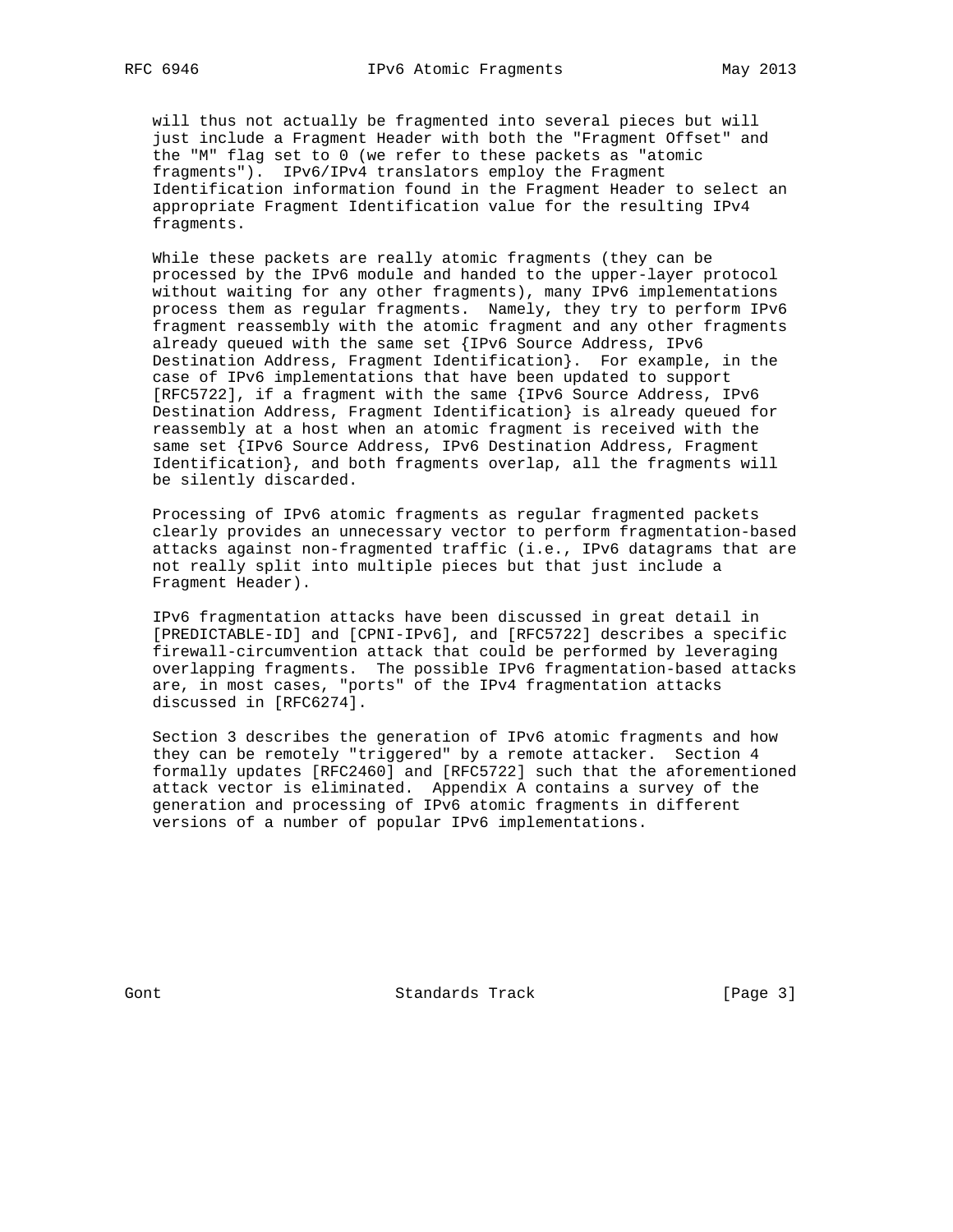- 
- 2. Terminology

IPv6 atomic fragments:

 IPv6 packets that contain a Fragment Header with the Fragment Offset set to 0 and the M flag set to 0.

 The key words "MUST", "MUST NOT", "REQUIRED", "SHALL", "SHALL NOT", "SHOULD", "SHOULD NOT", "RECOMMENDED", "MAY", and "OPTIONAL" in this document are to be interpreted as described in RFC 2119 [RFC2119].

3. Generation of IPv6 Atomic Fragments

Section 5 of [RFC2460] states:

 "In response to an IPv6 packet that is sent to an IPv4 destination (i.e., a packet that undergoes translation from IPv6 to IPv4), the originating IPv6 node may receive an ICMP Packet Too Big message reporting a Next-Hop MTU less than 1280. In that case, the IPv6 node is not required to reduce the size of subsequent packets to less than 1280, but must include a Fragment header in those packets so that the IPv6-to-IPv4 translating router can obtain a suitable Identification value to use in resulting IPv4 fragments. Note that this means the payload may have to be reduced to 1232 octets (1280 minus 40 for the IPv6 header and 8 for the Fragment header), and smaller still if additional extension headers are used."

 This means that any ICMPv6 "Packet Too Big" message advertising a "Next-Hop MTU" smaller than 1280 could trigger the generation of the so-called "atomic fragments" (i.e., IPv6 datagrams that include a Fragment Header but that are composed of a single fragment, with both the "Fragment Offset" and the "M" fields of the Fragment Header set to 0). This can be leveraged to perform a variety of fragmentation based attacks [PREDICTABLE-ID] [CPNI-IPv6].

 For example, an attacker could forge IPv6 fragments with an appropriate {IPv6 Source Address, IPv6 Destination Address, Fragment Identification} tuple, such that these malicious fragments are incorrectly "reassembled" by the destination host together with some of the legitimate fragments of the original packet, thus leading to packet drops (and a potential denial of service).

Gont 6 Contract Standards Track Contract (Page 4)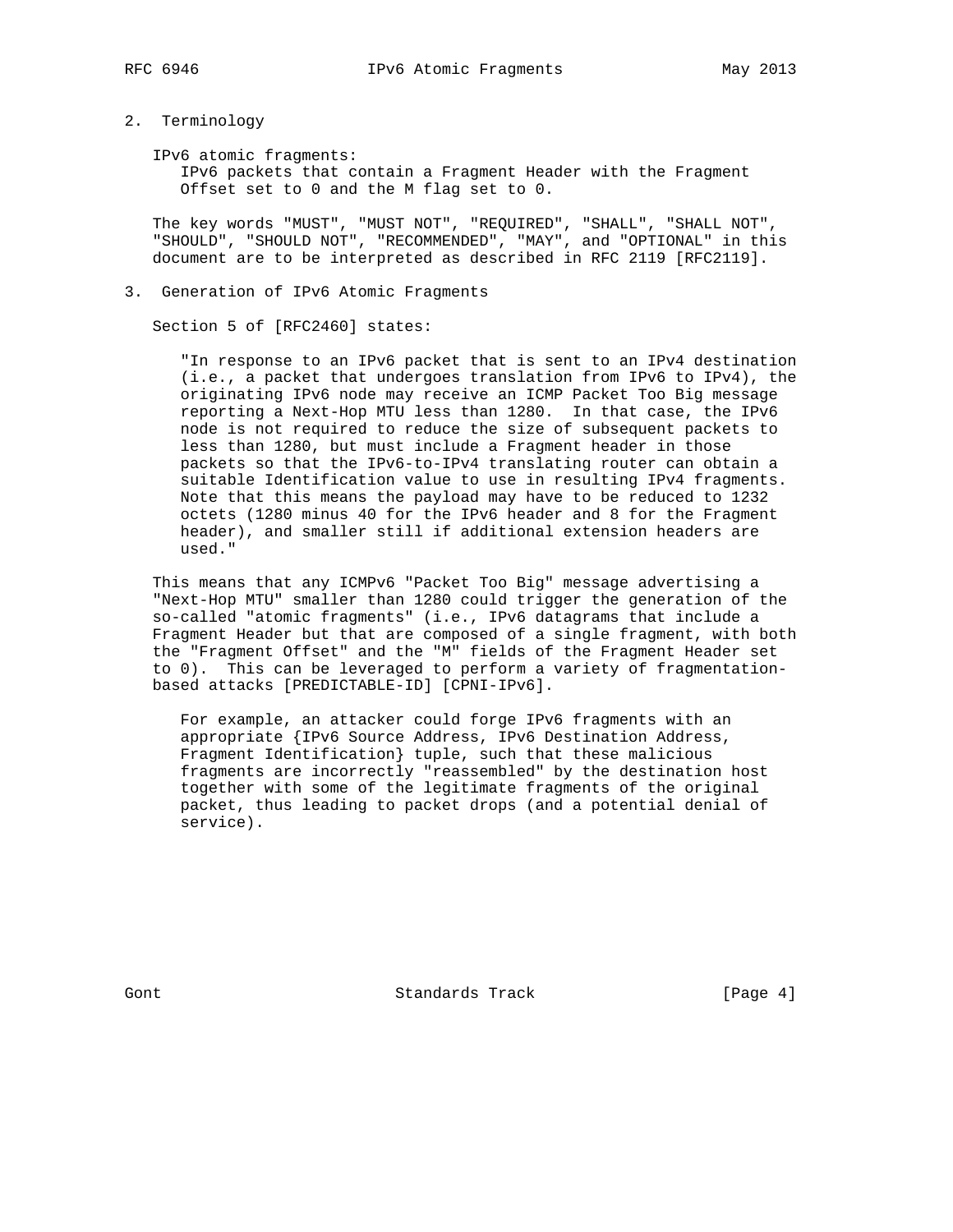From a security standpoint, this situation is exacerbated by the following factors:

- o Many implementations fail to perform validation checks on the received ICMPv6 error messages, as recommended in Section 5.2 of [RFC4443] and documented in [RFC5927]. It should be noted that in some cases, such as when an ICMPv6 error message has (supposedly) been elicited by a connectionless transport protocol (or some other connectionless protocol being encapsulated in IPv6), it may be virtually impossible to perform validation checks on the received ICMPv6 error messages.
- o Upon receipt of one of the aforementioned ICMPv6 "Packet Too Big" error messages, the Destination Cache [RFC4861] is usually updated to reflect that any subsequent packets to that destination should include a Fragment Header. This means that a single ICMPv6 "Packet Too Big" error message might affect multiple communication instances (e.g., TCP connections) with that IPv6 destination address.
- o Some implementations employ predictable Fragment Identification values, thus greatly improving the chances of an attacker successfully performing fragmentation-based attacks [PREDICTABLE-ID].
- 4. Updating RFC 2460 and RFC 5722

 Section 4.5 of [RFC2460] and Section 4 of [RFC5722] are updated as follows:

 A host that receives an IPv6 packet that includes a Fragment Header with the "Fragment Offset" equal to 0 and the "M" flag equal to 0 MUST process that packet in isolation from any other packets/fragments, even if such packets/fragments contain the same set {IPv6 Source Address, IPv6 Destination Address, Fragment Identification}. A received atomic fragment should be "reassembled" from the contents of that sole fragment.

 The Unfragmentable Part of the reassembled packet consists of all headers up to, but not including, the Fragment Header of the received atomic fragment.

 The Next Header field of the last header of the Unfragmentable Part of the reassembled packet is obtained from the Next Header field of the Fragment Header of the received atomic fragment.

Gont Gont Standards Track (Page 5)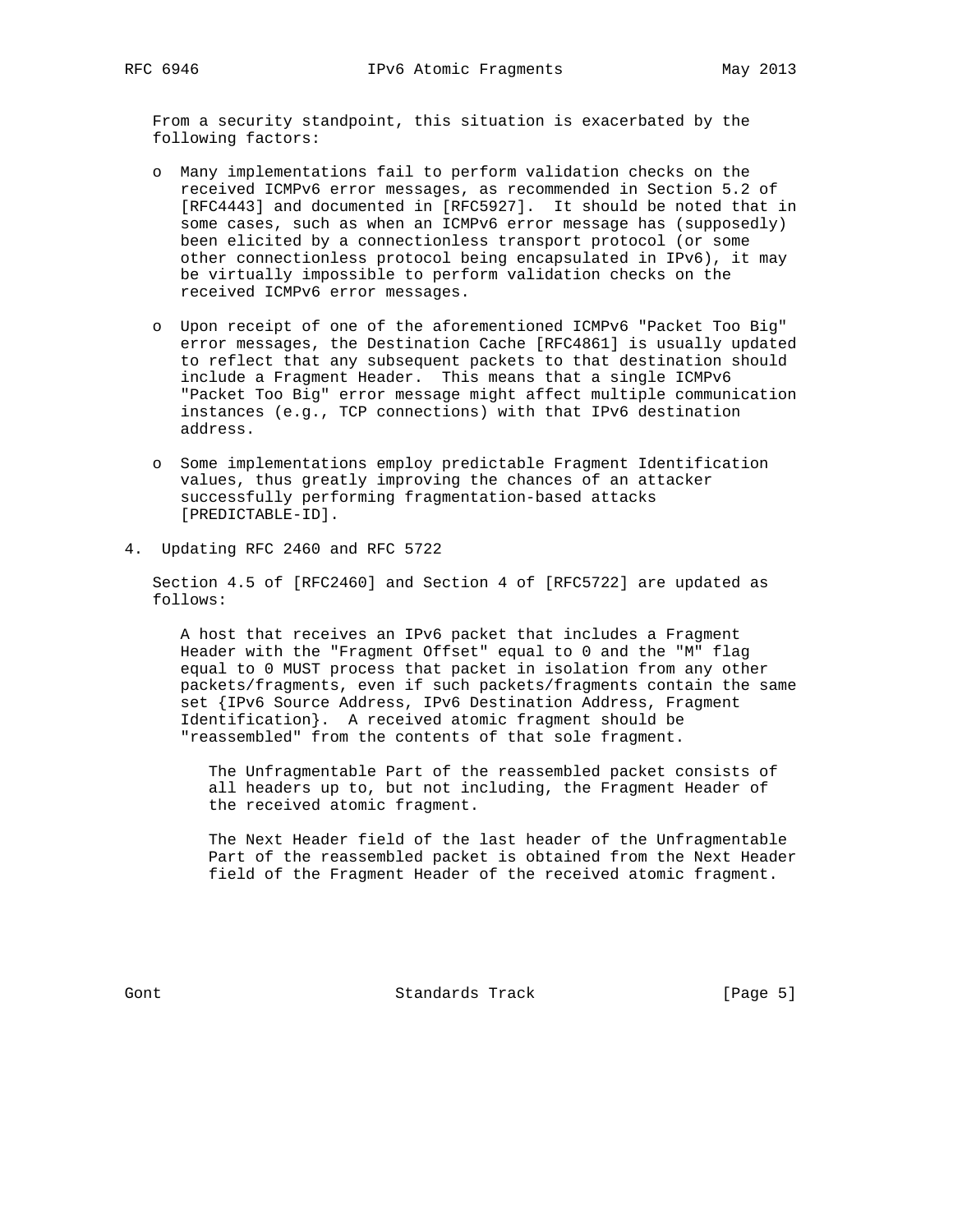The Payload Length of the reassembled packet is obtained by subtracting the length of the Fragment Header (that is, 8) from the Payload Length of the received atomic fragment.

 Additionally, if any fragments with the same set {IPv6 Source Address, IPv6 Destination Address, Fragment Identification} are present in the fragment reassembly queue when the atomic fragment is received, such fragments MUST NOT be discarded upon receipt of the "colliding" IPv6 atomic fragment, since IPv6 atomic fragments MUST NOT interfere with "normal" fragmented traffic.

### 5. Security Considerations

 This document describes how the traditional processing of IPv6 atomic fragments enables the exploitation of fragmentation-based attacks (such as those described in [PREDICTABLE-ID] and [CPNI-IPv6]). This document formally updates [RFC2460] and [RFC5722], such that IPv6 atomic fragments are processed independently of any other fragments, thus completely eliminating the aforementioned attack vector.

#### 6. Acknowledgements

 The author would like to thank (in alphabetical order) Tore Anderson, Ran Atkinson, Remi Despres, Stephen Farrell, Brian Haberman, Timothy Hartrick, Steinar Haug, Philip Homburg, Simon Josefsson, Simon Perreault, Sean Turner, Florian Weimer, and Bjoern A. Zeeb for providing valuable comments on earlier versions of this document. Additionally, the author would like to thank Alexander Bluhm, who implemented this specification for OpenBSD.

 This document is based on the technical report "Security Assessment of the Internet Protocol version 6 (IPv6)" [CPNI-IPv6], authored by Fernando Gont on behalf of the UK Centre for the Protection of National Infrastructure (CPNI).

 Finally, the author wishes to thank Nelida Garcia and Guillermo Gont for their love and support.

Gont Gont Standards Track (Page 6)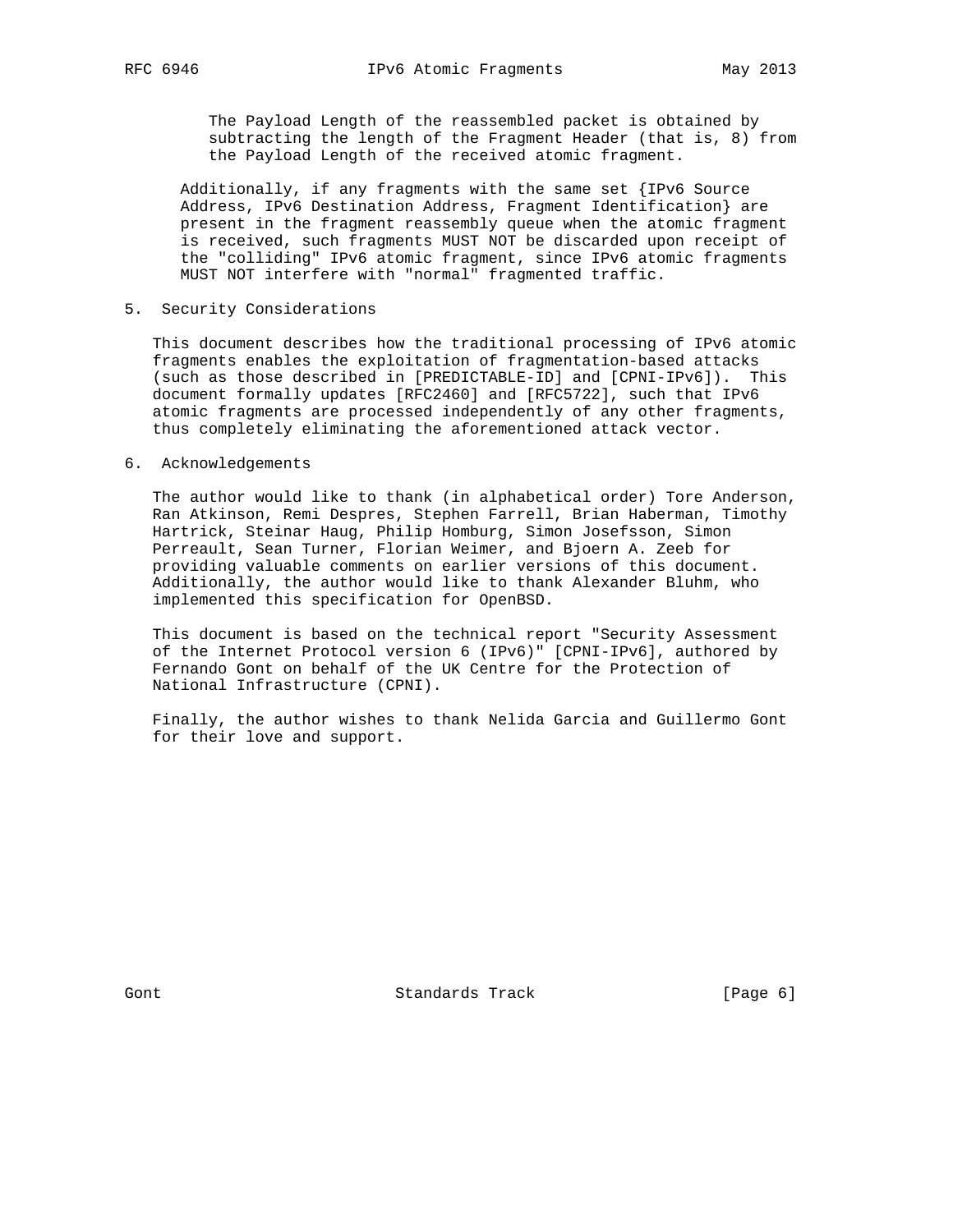# 7. References

- 7.1. Normative References
	- [RFC2119] Bradner, S., "Key words for use in RFCs to Indicate Requirement Levels", BCP 14, RFC 2119, March 1997.
	- [RFC2460] Deering, S. and R. Hinden, "Internet Protocol, Version 6 (IPv6) Specification", RFC 2460, December 1998.
	- [RFC4443] Conta, A., Deering, S., and M. Gupta, "Internet Control Message Protocol (ICMPv6) for the Internet Protocol Version 6 (IPv6) Specification", RFC 4443, March 2006.
	- [RFC4861] Narten, T., Nordmark, E., Simpson, W., and H. Soliman, "Neighbor Discovery for IP version 6 (IPv6)", RFC 4861, September 2007.
	- [RFC5722] Krishnan, S., "Handling of Overlapping IPv6 Fragments", RFC 5722, December 2009.
- 7.2. Informative References
	- [CPNI-IPv6]

 Gont, F., "Security Assessment of the Internet Protocol version 6 (IPv6)", UK Centre for the Protection of National Infrastructure, (available on request).

- [PREDICTABLE-ID] Gont, F., "Security Implications of Predictable Fragment Identification Values", Work in Progress, March 2013.
- [RFC5927] Gont, F., "ICMP Attacks against TCP", RFC 5927, July 2010.
- [RFC6274] Gont, F., "Security Assessment of the Internet Protocol Version 4", RFC 6274, July 2011.

Gont Gont Standards Track [Page 7]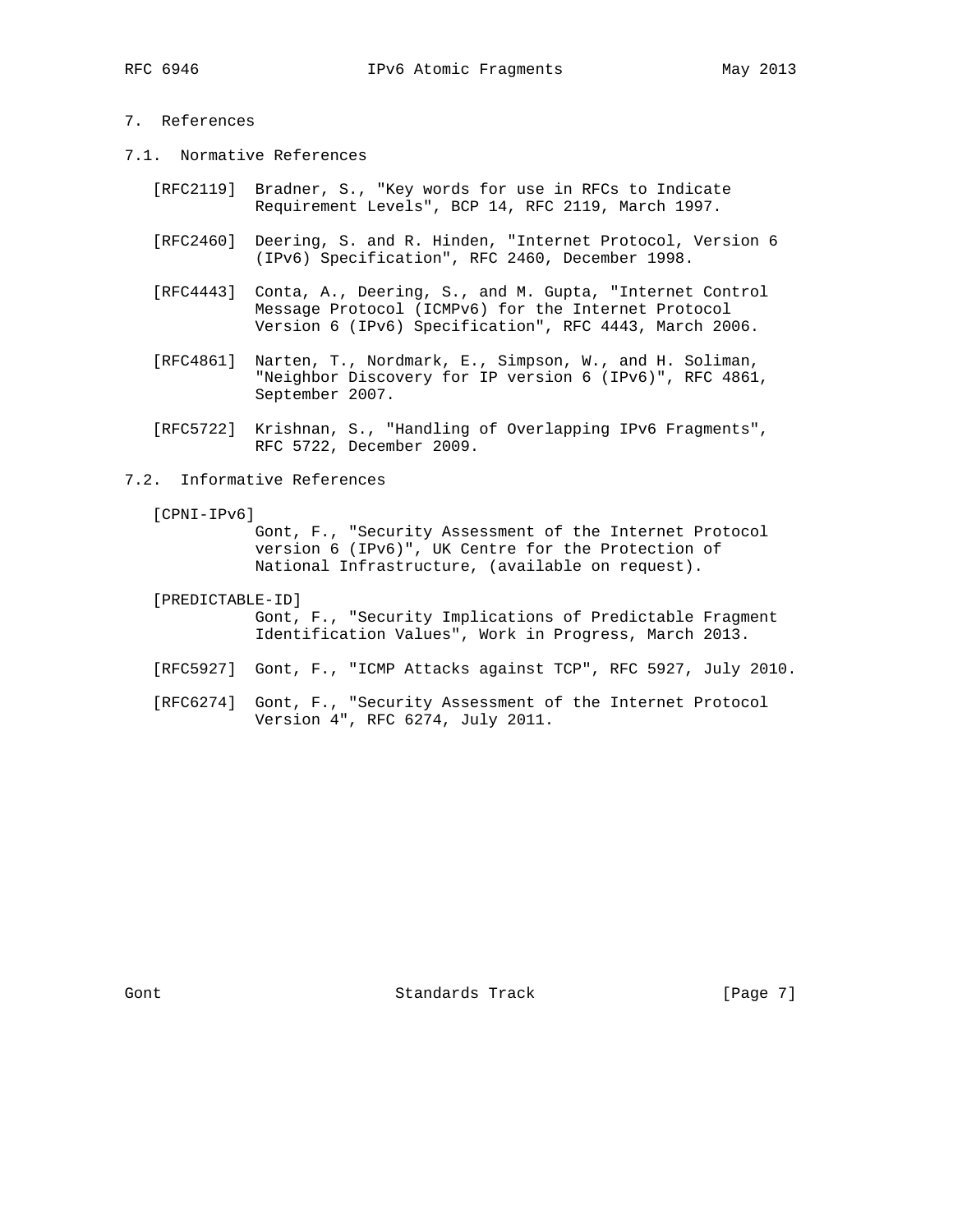Appendix A. Survey of Processing of IPv6 Atomic Fragments by Different Operating Systems

 This section includes a survey of the support of IPv6 atomic fragments in popular operating systems, as tested on October 30, 2012.

| Operating System              | Generates atomic<br>fragments | Implements this<br>specification |
|-------------------------------|-------------------------------|----------------------------------|
| FreeBSD 8.0                   | No                            | No                               |
| FreeBSD 8.2                   | Yes                           | Nο                               |
| FreeBSD 9.0                   | Yes                           | No                               |
| $Linux 3.0.0 - 15$            | Yes                           | Yes                              |
| NetBSD 5.1                    | No                            | Νo                               |
| NetBSD-current                | No                            | Yes                              |
| OpenBSD-current               | Yes                           | Yes                              |
| Solaris 11                    | Yes                           | Yes                              |
| Windows XP SP2                | Yes                           | Νo                               |
| Windows Vista<br>(Build 6000) | Yes                           | No                               |
| Windows 7 Home<br>Premium     | Yes                           | No                               |
|                               |                               |                                  |

Table 1: Processing of IPv6 Atomic Fragments by Different OSes

 In the table above, "generates atomic fragments" notes whether an implementation generates atomic fragments in response to received ICMPv6 "Packet Too Big" error messages that advertise an MTU smaller than 1280 bytes.

Gont Gont Standards Track [Page 8]